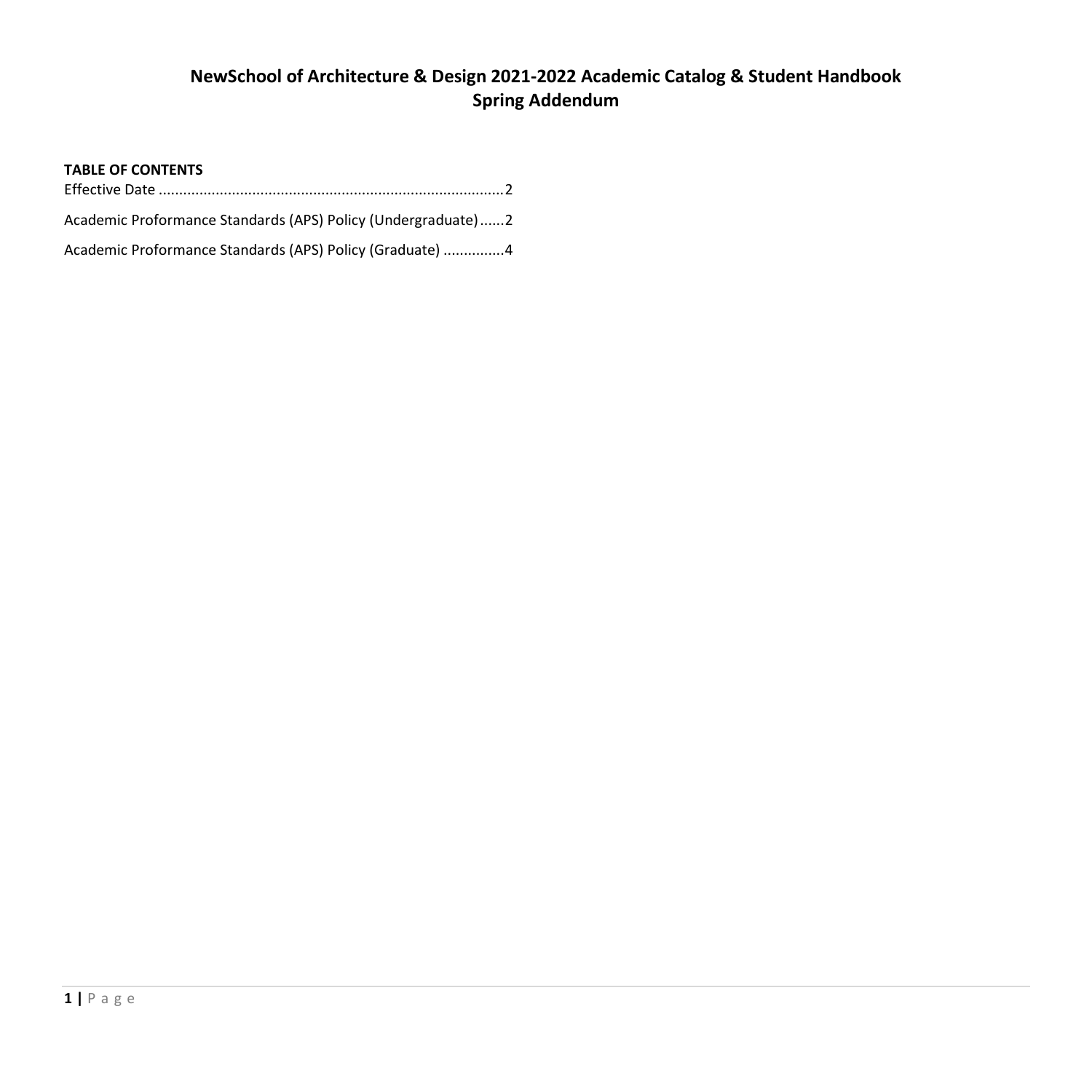## <span id="page-1-0"></span>**EFFECTIVE DATE**

The information contained in this addendum supplements or replaces information found in the 2021-2022 catalog.

The following changes reflect current information about NewSchool of Architecture & Design and go into effect beginning April 11. 2022, unless otherwise noted.

## <span id="page-1-1"></span>**ACADEMIC PROFORMANCE STANDARDS (APS) POLICY (UNDERGRADUATE)**

**The following policy replace the Satisfactory Academic Progress (Undergraduate) policy found on page 46 of the catalog.**

To ensure the rigor and academic integrity of all NewSchool's degree programs, students are required to meet Academic Performance Standards (APS) standards to continue enrollment in a degree program. This policy is a standalone policy and is separate from the Financial Aid SAP Policy. To see the academic requirements to maintain good standing with Title IV Financial Aid, see the Financial Aid SAP policy in the Financial Aid Section of the Catalog.

To be considered as making satisfactory progress, student must maintain a specified cumulative grade point average (GPA) and must maintain a specified cumulative successful completion rate.

Students who do not meet cumulative APS will be notified by the Registrar's Office of the conditions regarding their APS status through their official NewSchool email account.

## **MINIMUM GPA AND SUCCESSFUL COMPLETION RATE**

The minimum GPA that all undergraduate students must maintain is a 2.0, as calculated on a 4-point scale. This aligns with the minimum GPA for graduation requirements from all undergraduate programs. In addition to maintaining a 2.0 CGPA students must successfully complete no less than 67% off all

#### **APS EVALUATION**

The Registrar's Office evaluates APS at the end of each quarter. Student progress is reviewed for both GAP and Successful Completion Rate (SCR). The minimum GPA for undergraduate

programs is 2.0 and the minimum SCR is 67%. NewSchool calculates the pace at which the student is progressing by dividing the cumulative number of hours the student has successfully completed by the cumulative number of hours the student has attempted. In determining the total number of credit hours attempted, NewSchool must include all credits attempted at NewSchool under the student's current degree level along with all transfer credits that count towards the student's current program. Grades from transfer courses will not be included in the NewSchool GPA.

## **GRADE CHANGES, DROPS, REPEATS, INCOMPLETES AND WITHDRAWALS**

If a student receives a grade change, the Registrar's Office reevaluates the student's APS standing at that time. Courses dropped during the quarter's add/drop period are not considered to be attempted credits and do not count in the GPA or the SCR. A grade of I (incomplete) or W (withdrawal) is not used in calculating GPA. It is, however, calculated negatively toward the student's successful completion rate (SCR). Original credits for repeated courses count as unsuccessfully attempted credits when calculating the CSCR, but do not count in the GPA.

#### **PROGRAM CHANGES**

APS is calculated at each individual degree level (undergraduate or graduate). If a student changes programs but remains at the same degree level, all course attempted at that degree level will be taken into consideration when calculating APS. If a student moves to a new degree level, then the APS calculation will restart at the new level.

## **ACADEMIC NOTIFICATION**

Students who do not meet the cumulative minimum requirements for making APS at the end of the quarter are placed on Academic Notification. Students will be given two quarters of attempted coursework to meet the cumulative minimum requirements for APS. An Academic Notification status is assigned without an appeal or other action by the student. At the end of the Academic Notification period, students who do not meet the cumulative minimum requirements for APS will be placed on Academic Probation.

**ACADEMIC PROBATION**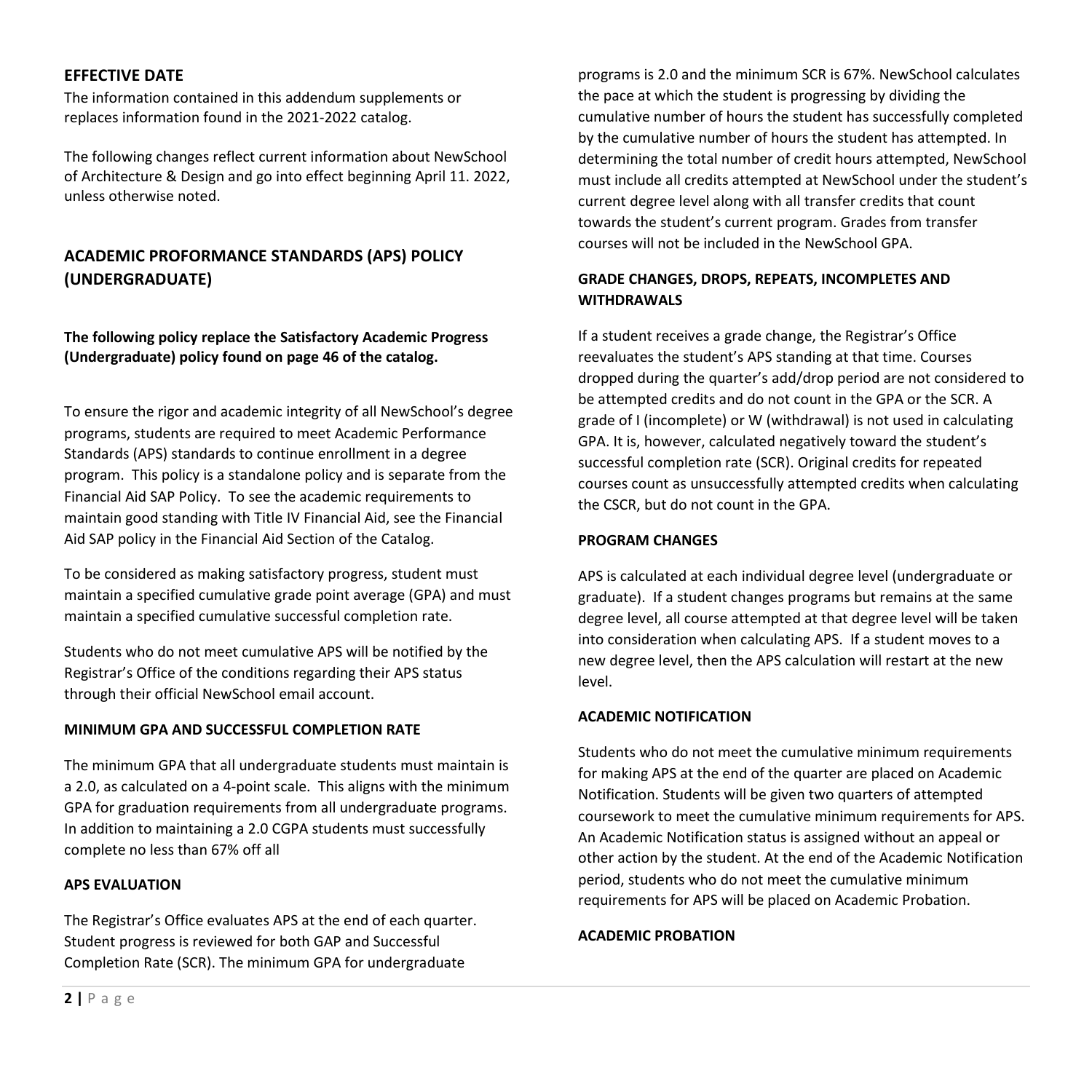Students who do not meet the cumulative minimum requirements for making APS at the end of the second quarter are placed on one quarter of Academic Probation. An Academic Probation status is assigned without an appeal or other action by the student.

Students will be required to meet with the Senior Academic Administrator of their program prior to the end of the add/drop period in which they are on academic probation. Failure to meet with the Senior Academic Administrator will result in the student being dropped from all courses. During this meeting an informal plan maybe set up by the Senior Academic Administrator for the student. In addition, students on Academic Probation are highly advised to not participate in non-academic extracurricular activities.

At the end of the Academic Probation period students who do not meet the cumulative minimum requirements for APS will be dismissed from NewSchool. Dismissed students should refer to the Appeal for Readmission After APS Dismissal policy in this section of the catalog.

## **EXTENDED ENROLLMENT PLAN**

Students who are approved for readmission after dismissal following a period of Academic Probation or after an Extended Enrollment Plan are required to meet specific academic requirements as outlined in writing of the Extended Enrollment Plan from the senior academic administrator of the academic unit. Students will be placed on an Extended Enrollment Plan, which will assist the student in meeting regular APS requirements within a specific period of time, not to exceed three academic quarters.

Students may be limited in the number of courses for which they are scheduled while on an Extended Enrollment Plan, other conditions may also apply. It is the student's responsibility to adhere to the Extended Enrollment Plan. Students on an Extended Enrollment Plan are reviewed against the progression requirements outlined in the academic plan at the end of each quarter. Students who are not meeting plan requirements at the end of each quarter will be dismissed from NewSchool. Dismissed students should refer to the Appeal for Readmission After SAP Dismissal policy in this section of the catalog.

#### **APPEAL FOR READMISSION AFTER APS DISMISSAL**

Students who have been dismissed from NewSchool for failure to meet APS requirements may appeal to be readmitted. Appeals must be submitted to the Registrar's Office

(registrar@newschoolarch.edu) and will be evaluated by an Appeal Committee made up of the Registrar or designee, Director of Academic Advising & Student Success or designee, and the senior academic administrator of the academic unit or designee, who has oversight in the student's program of study, additional committee members may be assigned as deemed necessary by the above committee. The final decision of the Committee will be made by the senior academic administrator of the academic unit or designee. This decision is final and cannot be appealed. The decision of the senior academic administrator of the academic unit or designee will be communicated to the student in writing through their official NewSchool email account by the Registrar's Office.

The student's appeal letter must include the following:

1. A reasonable documented explanation for the student's academic performance to date, which includes mitigating circumstances such as student injury/illness, death of a student's family member, or other reasons resulting in undue hardship to the student.

2. Documented evidence that they can succeed in an academic program due to changed circumstances, experience, and/or successful completion of credits during the period of absence.

3. A plan for completion of the coursework required to meet satisfactory academic progress during the following quarter or by the end of the Extended Enrollment Plan.

Students must complete the appeal no later than the Thursday before the quarter start in which they wish to continue their education. Otherwise, they will need to wait until the start of the next quarter to begin classes should their appeal be approved. If the appeal is granted, the student will be placed on an Extended Enrollment Plan.

Students who have their appeal denied can reappeal to NewSchool after one (1) year. Changing programs or degree levels does not negate this time frame.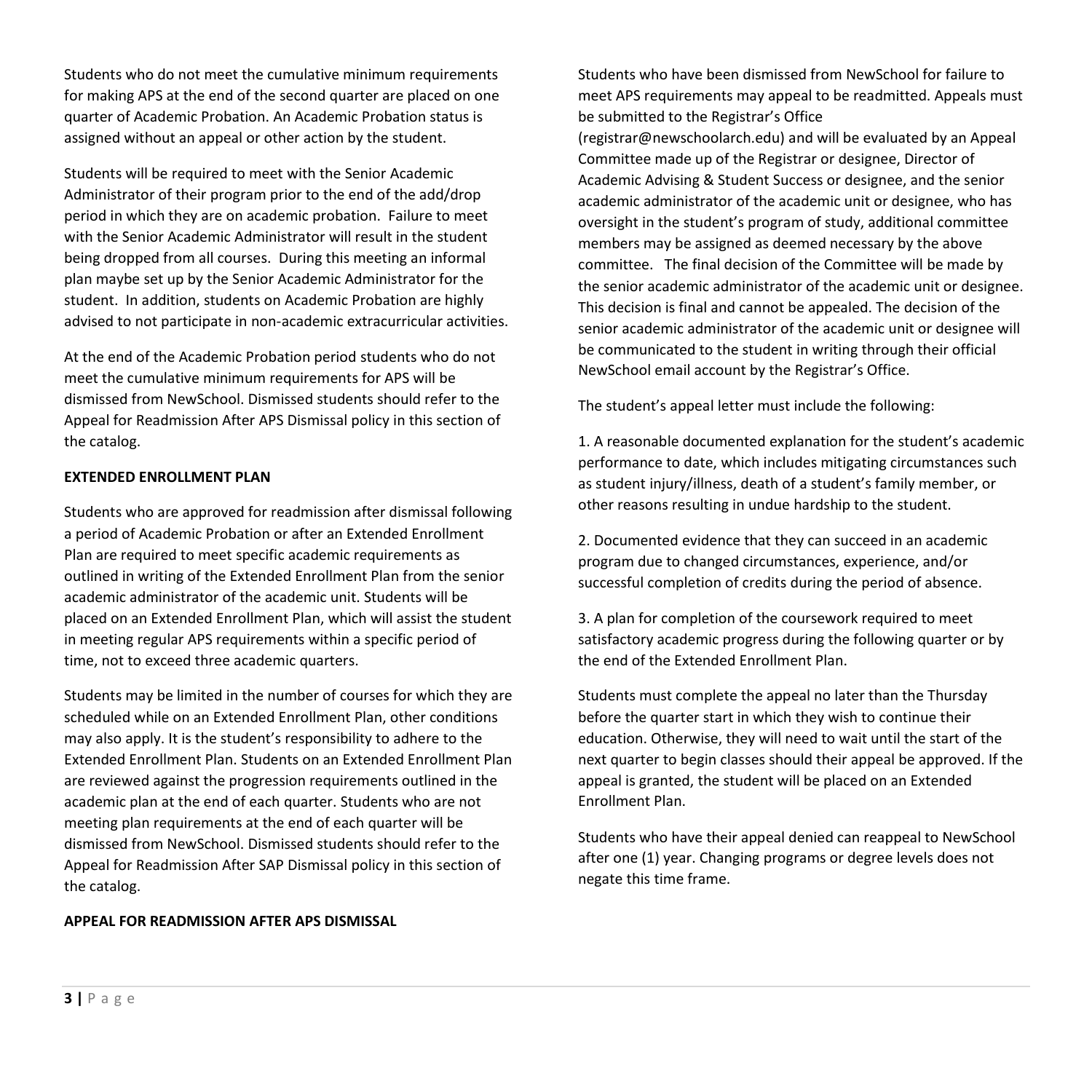## <span id="page-3-0"></span>**ACADEMIC PROFORMANCE STANDARDS (APS) POLICY (GRADUATE)**

**The following policy replace the Satisfactory Academic Progress (Graduate) policy found on page 78 of the catalog.**

To ensure the rigor and academic integrity of all NewSchool's degree programs, students are required to meet Academic Performance Standards (APS) standards to continue enrollment in a degree program. This policy is a standalone policy and is separate from the Financial Aid SAP Policy. To see the academic requirements to maintain good standing with Title IV Financial Aid, see the Financial Aid SAP policy in the Financial Aid Section of the Catalog.

To be considered as making satisfactory progress, student must maintain a specified cumulative grade point average (GPA) and must maintain a specified cumulative successful completion rate.

Students who do not meet cumulative APS will be notified by the Registrar's Office of the conditions regarding their APS status through their official NewSchool email account.

## **MINIMUM GPA AND SUCCESSFUL COMPLETION RATE**

The minimum GPA that all graduate students must maintain is a 3.0, as calculated on a 4-point scale. This aligns with the minimum GPA for graduation requirements from all graduate programs. In addition to maintaining a 3.0 CGPA students must successfully complete no less than 67% off all

#### **APS EVALUATION**

The Registrar's Office evaluates APS at the end of each quarter. Student progress is reviewed for both GAP and Successful Completion Rate (SCR). The minimum GPA for undergraduate programs is 3.0 and the minimum SCR is 67%. NewSchool calculates the pace at which the student is progressing by dividing the cumulative number of hours the student has successfully completed by the cumulative number of hours the student has attempted. In determining the total number of credit hours attempted, NewSchool must include all credits attempted at NewSchool under the student's current degree level along with all transfer credits that count towards the student's

current program. Grades from transfer courses will not be included in the NewSchool GPA.

## **GRADE CHANGES, DROPS, REPEATS, INCOMPLETES AND WITHDRAWALS**

If a student receives a grade change, the Registrar's Office reevaluates the student's APS standing at that time. Courses dropped during the quarter's add/drop period are not considered to be attempted credits and do not count in the GPA or the SCR. A grade of I (incomplete) or W (withdrawal) is not used in calculating GPA. It is, however, calculated negatively toward the student's successful completion rate (SCR). Original credits for repeated courses count as unsuccessfully attempted credits when calculating the CSCR, but do not count in the GPA.

## **PROGRAM CHANGES**

APS is calculated at each individual degree level (undergraduate or graduate). If a student changes programs but remains at the same degree level, all course attempted at that degree level will be taken into consideration when calculating APS. If a student moves to a new degree level, then the APS calculation will restart at the new level.

## **ACADEMIC NOTIFICATION**

Students who do not meet the cumulative minimum requirements for making APS at the end of the quarter are placed on Academic Notification. Students will be given two quarters of attempted coursework to meet the cumulative minimum requirements for APS. An Academic Notification status is assigned without an appeal or other action by the student. At the end of the Academic Notification period, students who do not meet the cumulative minimum requirements for APS will be placed on Academic Probation.

## **ACADEMIC PROBATION**

Students who do not meet the cumulative minimum requirements for making APS at the end of the second quarter are placed on one quarter of Academic Probation. An Academic Probation status is assigned without an appeal or other action by the student.

Students will be required to meet with the Senior Academic Administrator of their program prior to the end of the add/drop period in which they are on academic probation. Failure to meet with the Senior Academic Administrator will result in the student being